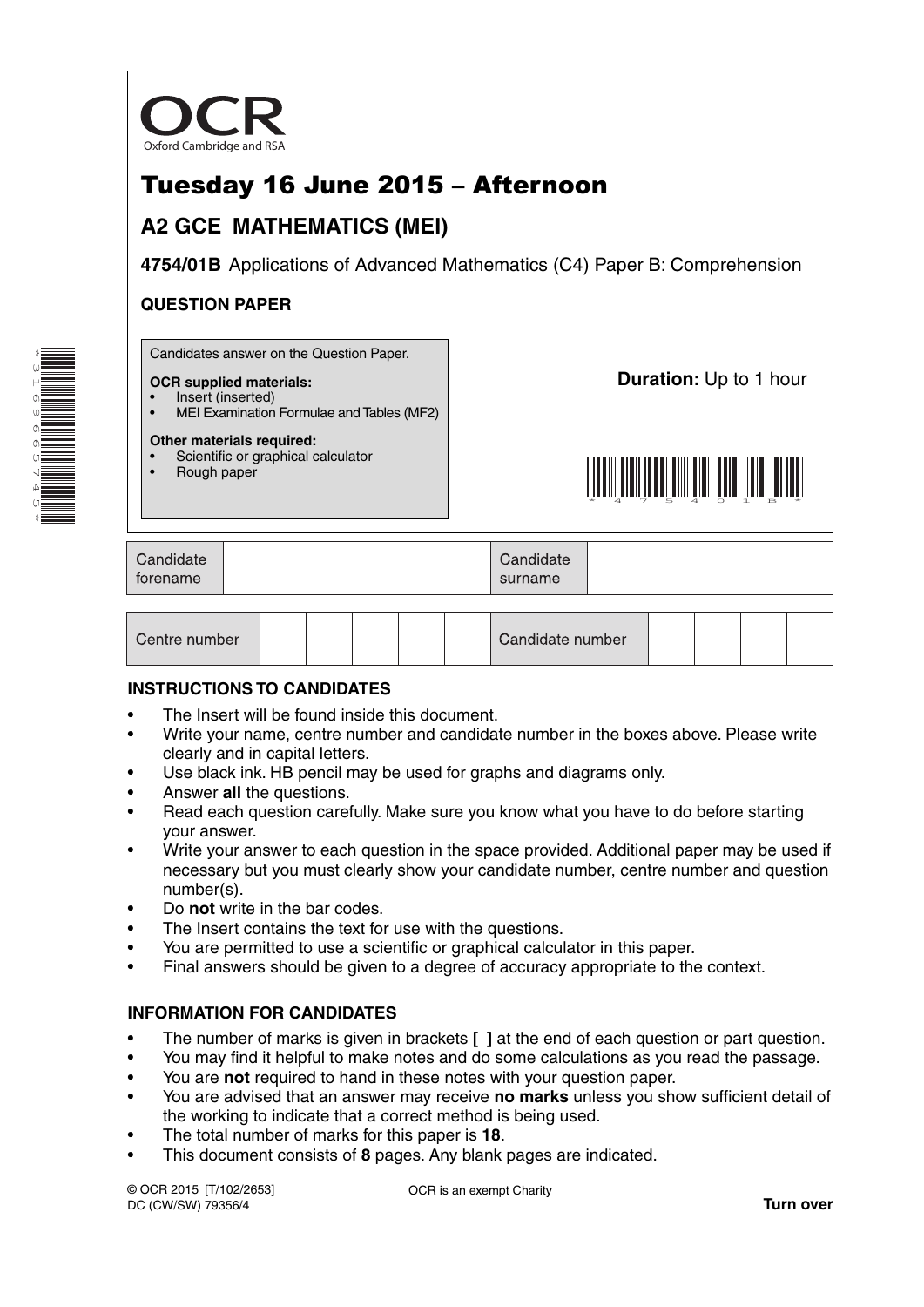- **1** In a building with a single lift, the car is located on the ground floor. The following calls arrive in quick succession, all before the car has started on its upward journey.
	- Passenger P on floor 9 calls for a down-car (intending to go to floor 1);
	- Passenger Q on floor 5 calls for an up-car (intending to go to floor 10);
	- Passenger R on floor 4 calls for a down-car (intending to go to floor 1).

The following events need to take place, but not necessarily in the order given.

- E1. Pick up P
- E2. Pick up Q
- E3. Pick up R
- E4. Drop off P and R
- E5. Drop off Q

Assuming the car serves requests as described in lines 16 to 20,

- **(i)** which event occurs first? **[1]**
- **(ii)** which event occurs second? **[1]**
- **(iii)** which event occurs last? **[1]**

| 1(i)   |  |
|--------|--|
|        |  |
| 1(i)   |  |
|        |  |
| 1(iii) |  |
|        |  |

# **PLEASE DO NOT WRITE IN THIS SPACE**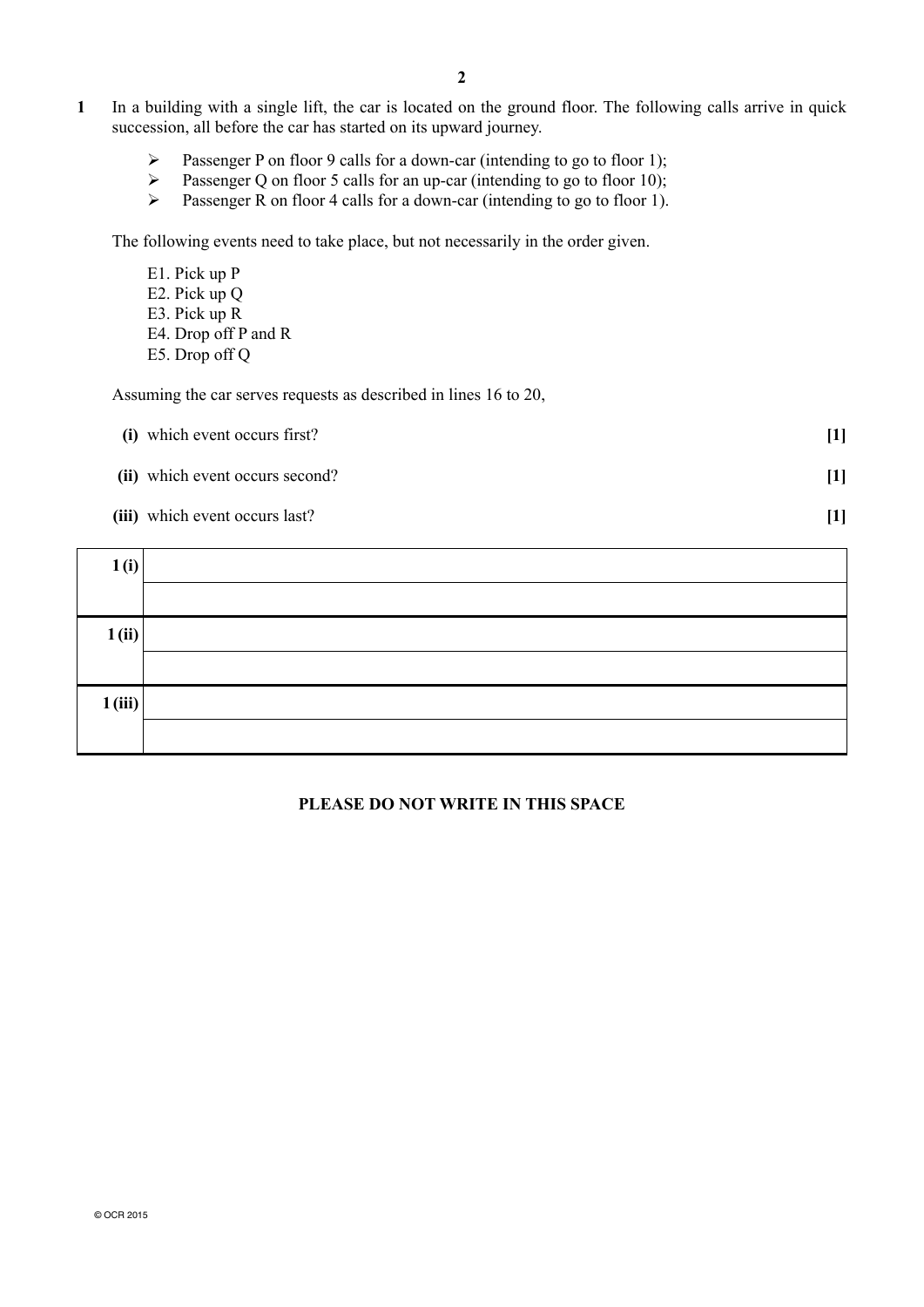**2** In line 79 it says "For most journeys, more than half the journey time is composed of load time and transfer time". For what percentage of the journey time for the round trip made by car A in Table 4 is the car stationary? **[2]**

| ◠ |  |
|---|--|
|   |  |
|   |  |
|   |  |
|   |  |
|   |  |
|   |  |
|   |  |
|   |  |

**3** Using the expression on line 51, work out the answer to the question on lines 39 and 40 for the case where there are 10 upper floors and 7 people. Give your answer to 2 decimal places. **[2]**

| ◠ |  |
|---|--|
|   |  |
|   |  |
|   |  |
|   |  |
|   |  |

**4** In lines 89 and 90 it says "… on average there will be approximately 8 stops per trip. A round trip with 8 stops would take between 188 and 200 seconds". Explain how the figure of 188 seconds has been derived. **[2]**

| 4 |  |
|---|--|
|   |  |
|   |  |
|   |  |
|   |  |
|   |  |
|   |  |
|   |  |
|   |  |
|   |  |
|   |  |
|   |  |
|   |  |
|   |  |
|   |  |
|   |  |
|   |  |
|   |  |
|   |  |
|   |  |
|   |  |
|   |  |
|   |  |
|   |  |
|   |  |
|   |  |
|   |  |
|   |  |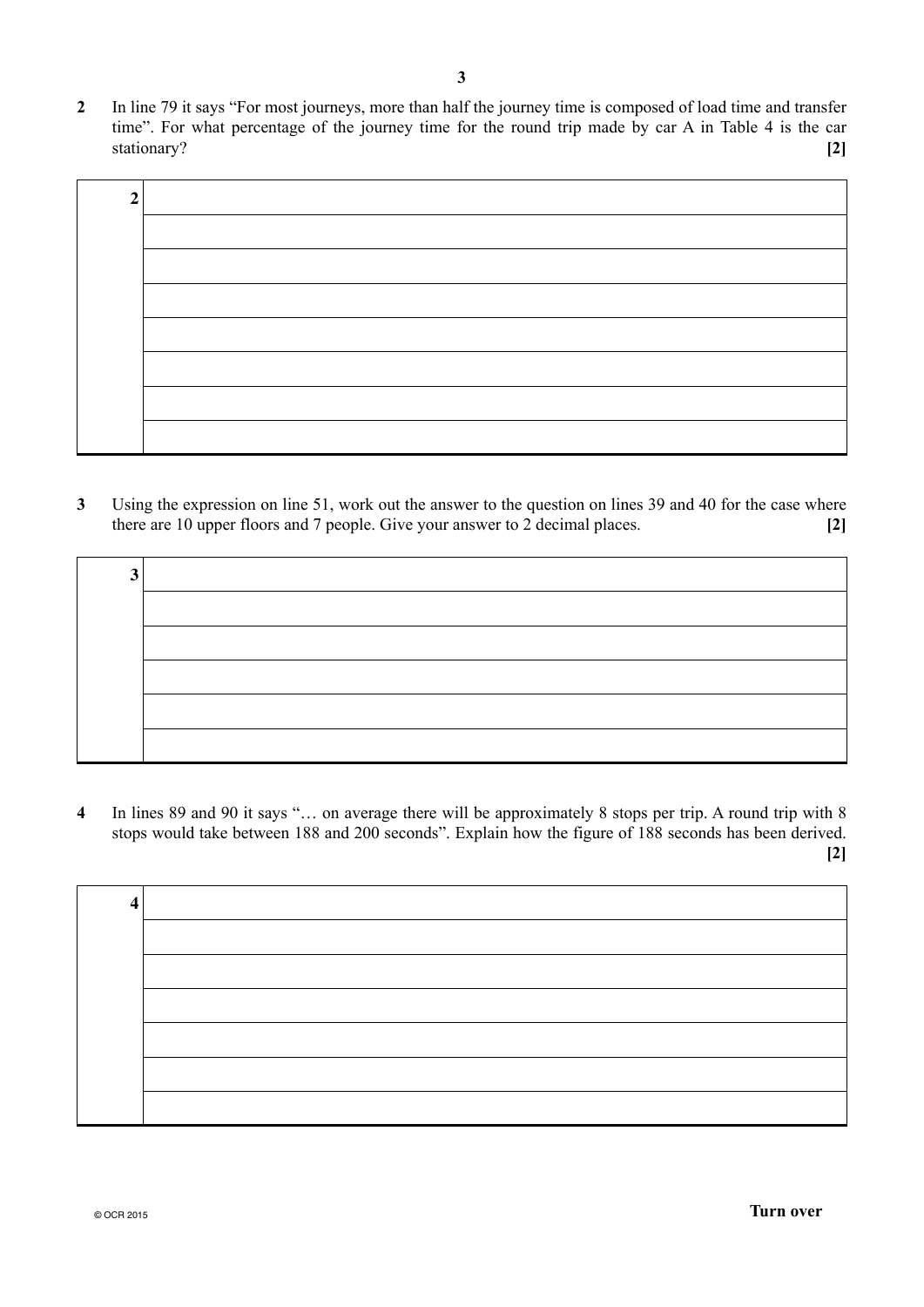- **5 (i)** Referring to Strategy 3 and lines 99 to 101, complete the table below for car C. **[3]**
	- **(ii)** Calculate the time car C will take to transport all the people who work on floors 7 and 8, and return to the ground floor. **[1] [1]**

| 5(i)  |                           |                           |                             |  |
|-------|---------------------------|---------------------------|-----------------------------|--|
|       |                           |                           | $\rm{Car}$ $\rm{C}$         |  |
|       |                           | Arrival time<br>(seconds) | Departure time<br>(seconds) |  |
|       | Ground floor              | $\boldsymbol{0}$          | $20\,$                      |  |
|       | Floor 1                   |                           |                             |  |
|       | Floor 2                   |                           |                             |  |
|       | Floor 3                   |                           |                             |  |
|       | Floor 4                   |                           |                             |  |
|       | Floor 5                   |                           |                             |  |
|       | Floor 6                   |                           |                             |  |
|       | Floor 7                   |                           |                             |  |
|       | Floor $8\,$               |                           |                             |  |
|       | Floor 9                   |                           |                             |  |
|       | Floor 10                  |                           |                             |  |
|       | Return to<br>ground floor |                           |                             |  |
| 5(ii) |                           |                           |                             |  |
|       |                           |                           |                             |  |
|       |                           |                           |                             |  |
|       |                           |                           |                             |  |
|       |                           |                           |                             |  |
|       |                           |                           |                             |  |
|       |                           |                           |                             |  |
|       |                           |                           |                             |  |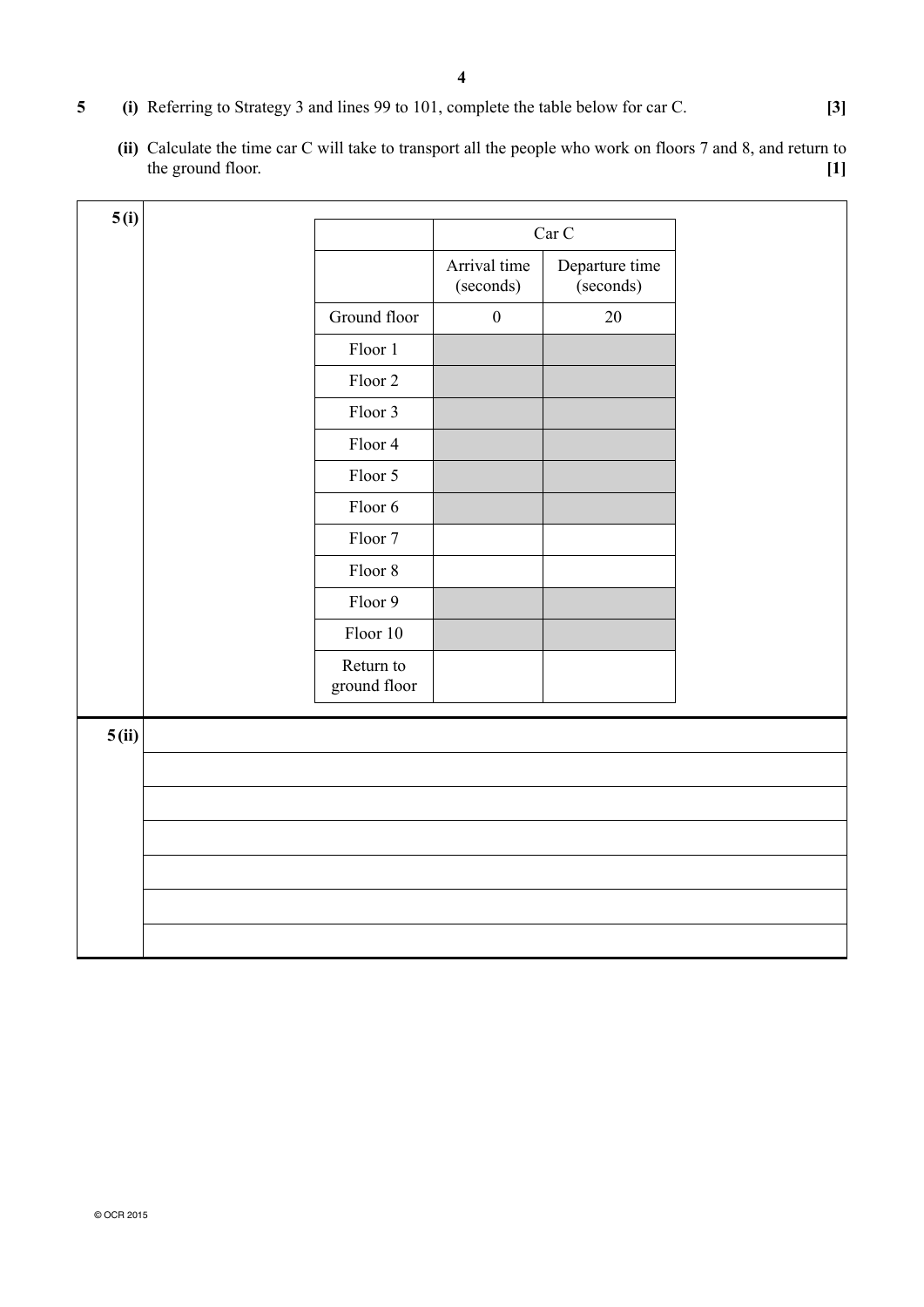**6** 8 people make independent visits to any one of the upper floors of a building with 10 upper floors. What is the probability that at least one of the visitors goes to the top floor? **[2]**

| 6 |  |
|---|--|
|   |  |
|   |  |
|   |  |
|   |  |
|   |  |
|   |  |
|   |  |

**7** On lines 94 and 95 it says "Table 4 gives the timings for round trips in which the cars are required to stop at every floor they serve; Table 2 suggests this is a common occurrence in this case". Explain how Table 2 is used to make this claim. **[3]**

| $\overline{7}$ |  |
|----------------|--|
|                |  |
|                |  |
|                |  |
|                |  |
|                |  |
|                |  |
|                |  |
|                |  |
|                |  |
|                |  |
|                |  |
|                |  |
|                |  |

# **END OF QUESTION PAPER**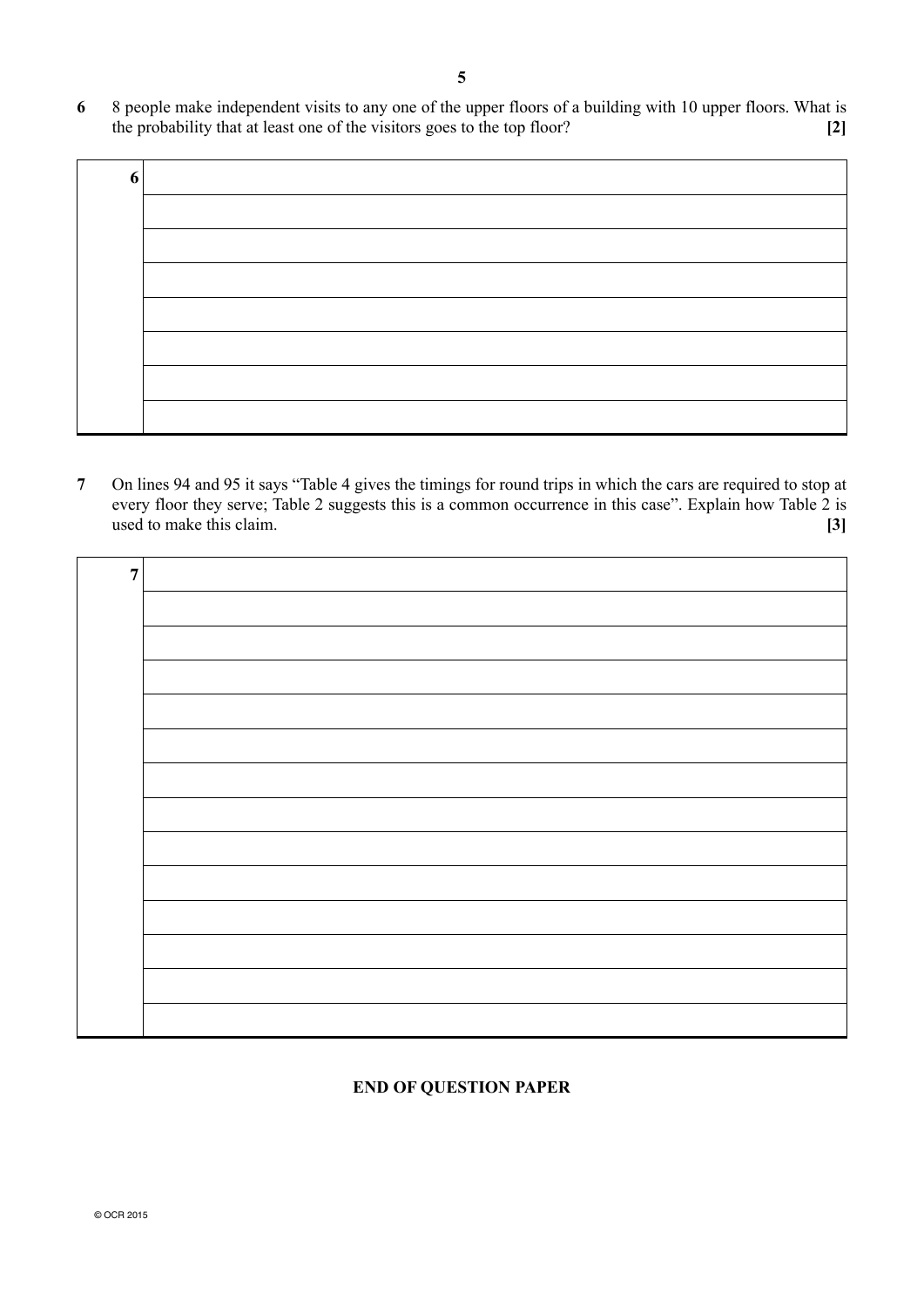**BLANK PAGE**

**PLEASE DO NOT WRITE ON THIS PAGE**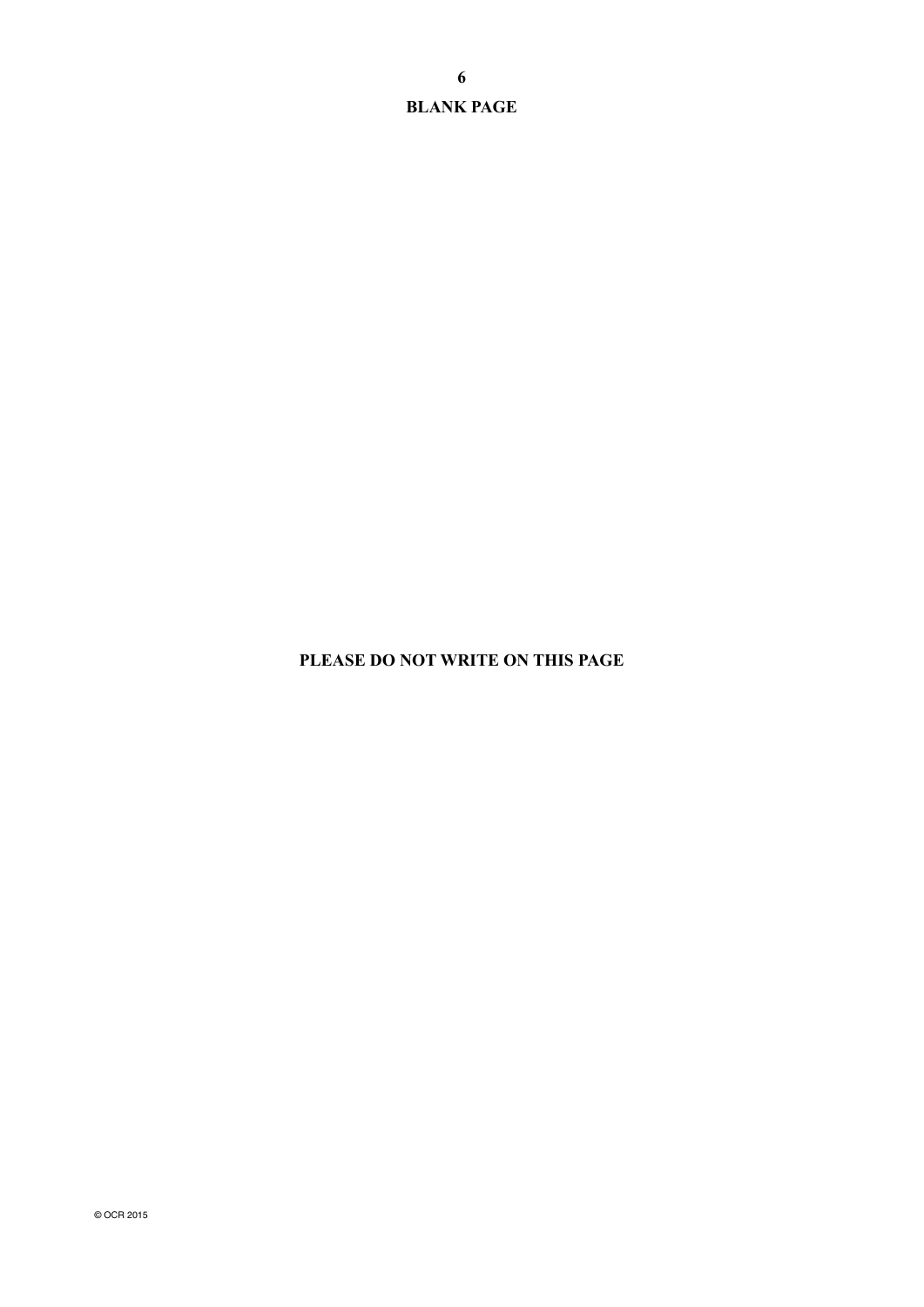**BLANK PAGE**

# **PLEASE DO NOT WRITE ON THIS PAGE**